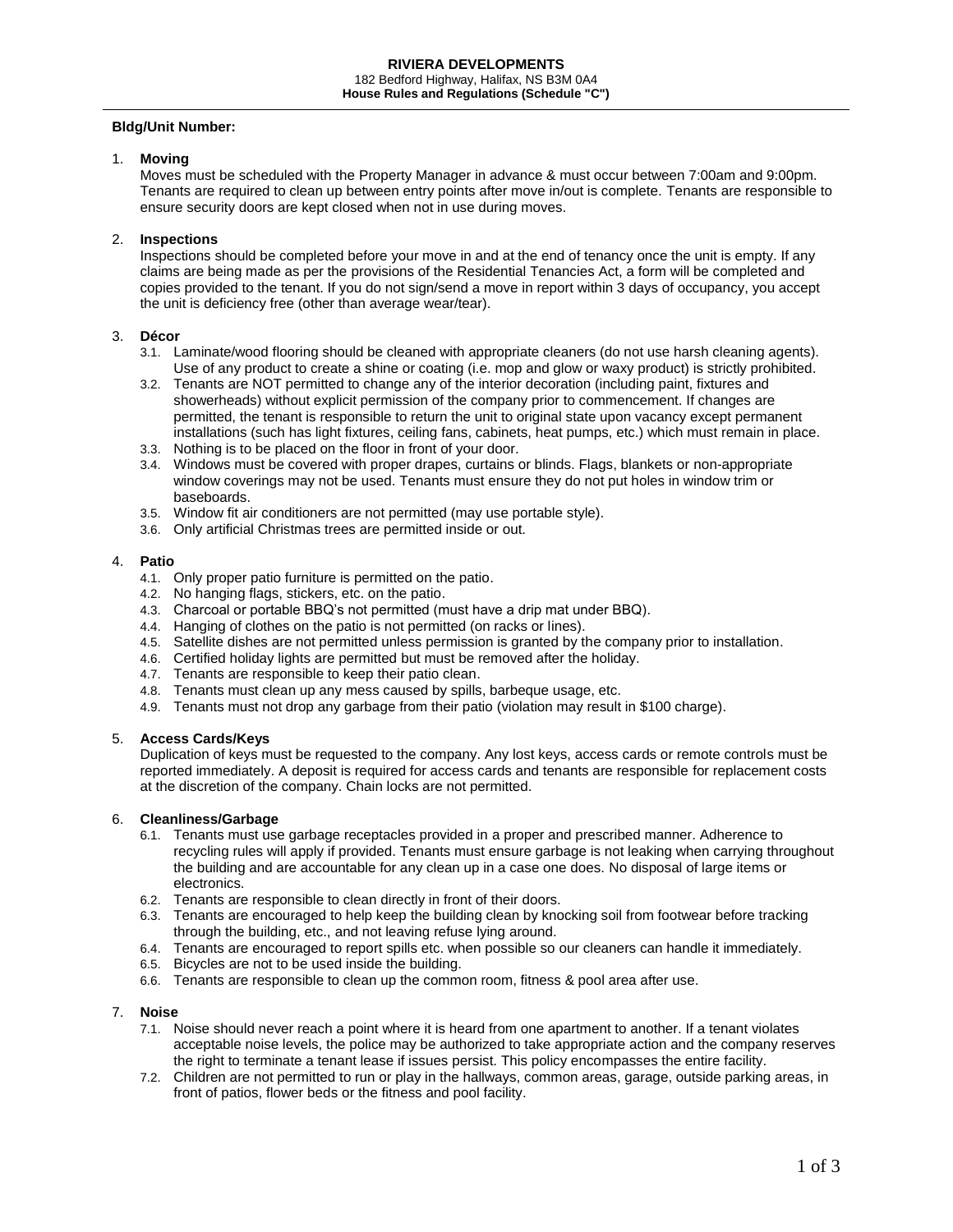#### 182 Bedford Highway, Halifax, NS B3M 0A4 **House Rules and Regulations (Schedule "C")**

# 8. **Parking/Garage**

- 8.1. A parking spot is provided to tenants with a vehicle (inside or outside pending availability)
- 8.2. A fee may be charged for parking or for additional vehicles
- 8.3. Larger vehicles may not be accommodated (vehicle completely within lines)
- 8.4. Reassignments may be made if required by the company
- 8.5. Tenants are responsible to keep their parking spot clean
- 8.6. Any item stored behind vehicles it is at your own liability
- 8.7. Combustible material/garbage is not permitted in the garage or any storage areas
- 8.8. Vehicle repairs are not permitted in the garage or outside parking area
- 8.9. Non-operational vehicles not permitted on the property, violators may be ticketed/towed at owners expense
- 8.10. Visitors must park only in designated areas, violators may be ticketed & towed at owner's expense

### 9. **Security**

- 9.1. Tenants must not permit access to anyone with the exception of their visitors. All access should be by the tenant via the intercom/access systems. Long term visitors (10+ days) must be reported to the Property Manager.
- 9.2. Tenants are solely responsible for visitors parking in assigned visitor parking, while in the common areas and in their apartments. Removal of and/or damage to the company property by a tenant or visitor will be dealt with by legal recourse. Accidents happen and mediations will always be the first recourse.
- 9.3. Tenants should report matters of emergency, security and/or property damage immediately to the Property Manager.
- 9.4. The company is not liable for injury, loss of personal items or damages to vehicles anywhere on the property.
- 9.5. Tenants and visitors must not exceed 20 km/hr on our property.
- 9.6. Tenants vacating their apartment for 30 days or more must report this to the Property Manager.
- 9.7. Only persons listed on the lease are permitted to reside in the rental property.

### 10. **Pets**

- 10.1. We allow an indoor cat which must be spayed or neutered (no other pets or visitors permitted)
- 10.2. A door sweep should be installed to prevent hair entering the corridors
- 10.3. At no time should odors be present in or outside of your apartment and litter must be disposed of properly

### 11. **Facilities** (Tenant use only and proper behavior is expected)

### 11.1. **Common Room**

- 11.1.1.Pre-booking may be necessary
- 11.1.2.Keep noise to reasonable levels
- 11.1.3.Any kind of sales event not permitted
- 11.1.4.Clean up when finished

### 11.2. **Fitness Room**

- 11.2.1.Wipe down machines after use
- 11.2.2.Keep the room clean & use a spill proof bottle, no food permitted
- 11.2.3.Be conscious of usage time so others have access as well (20-30 minutes per machine)
- 11.2.4.The company is not liable for any accident or injuries. Use of facility is at your own risk.

### 11.3. **Pool**

- 11.3.1.No running, jumping, diving or unsupervised children permitted
- 11.3.2.No food permitted
- 11.3.3.The company is not liable for any accident or injuries. Use of facility is at your own risk.
- 11.3.4.Tenants must adhere to all other posted signage outlining rules of the pool

# 12. **Appliance Usage & Care**

### 12.1. **Range**

- 12.1.1.Do not use abrasive cleansers/pads to clean the stove tops (cerambrite or similar recommended)
- 12.1.2.Recommended use of aluminum drip tray in oven
- 12.1.3.Consistent cleaning to ensure range remains in good condition

# 12.2. **Dishwasher**

12.2.1.Ensure dishes are free of any debris prior to placing them inside

12.3. **Laundry**

- 12.3.1.Ensure the door is left open when not in use to prevent odor & mildew buildup inside
- 12.3.2.Regular cleaning Afresh (or similar) to ensure longevity
- 12.3.3.Remove dryer lint after each use including the secondary trap (if applicable)
- 12.3.4.Only HE detergent should be used

# 12.4. **Air Exchanger**

12.4.1.If equipped, use of the HRV is mandatory